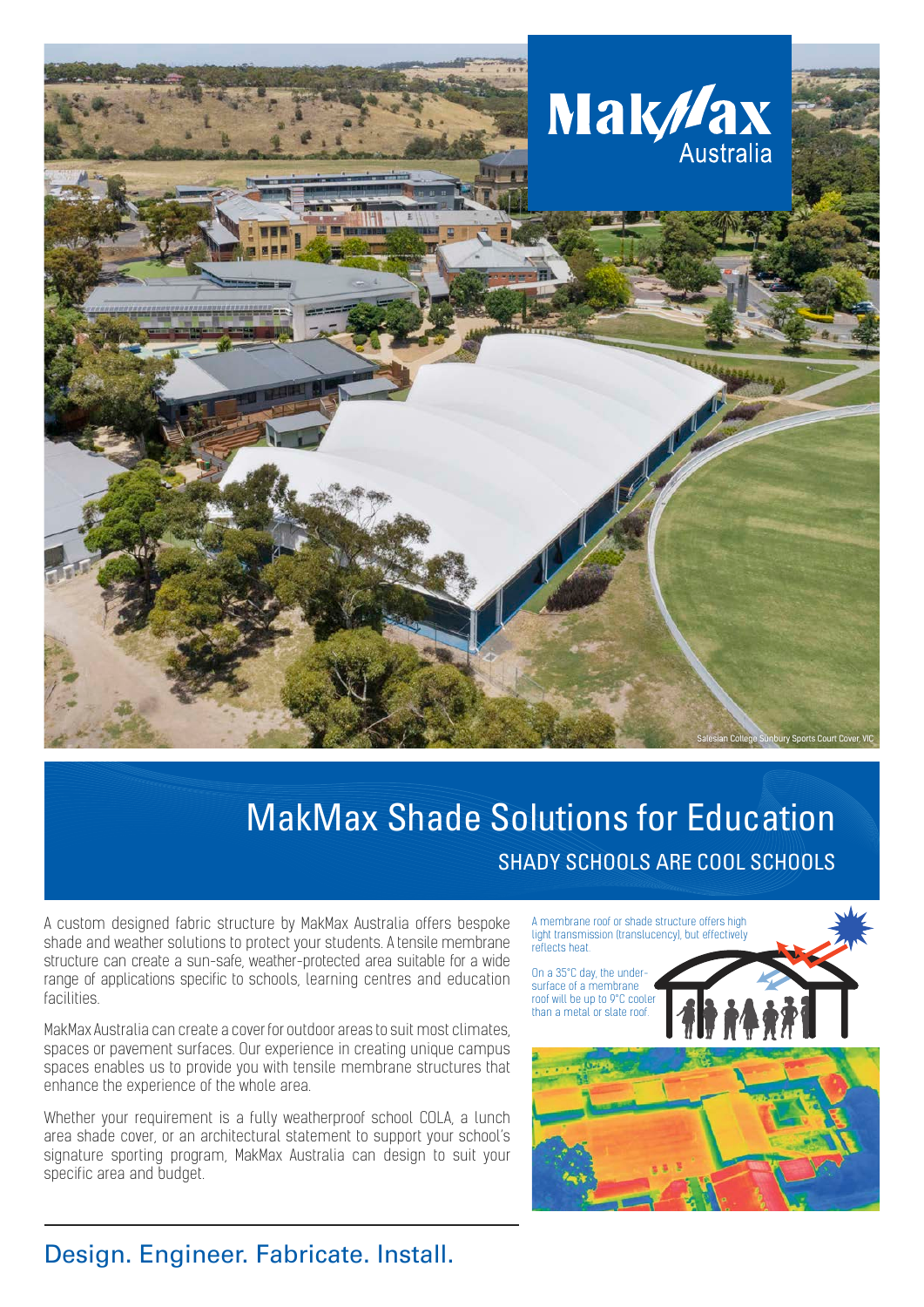# **Mak//ax**<br>Australia

## MakMax Shade Solutions for Education



### COVERED OUTDOOR LEARNING AREAS (COLAS)

The addition of a covered outdoor learning area to a school can enhance the learning environment.

The ability to run school activities outside can foster greater learning and encourage healthy student development, promoting an active, sun-safe outdoor experience.

A MakMax COLA will add long-term value to your school campus, with a finished project that will provide many years of service life.



### SPORTS COURT CANOPIES

A translucent membrane roof is particularly suitable for sports court covers, as they provide an even natural light with very little shadowing during the day. The use of tensile membrane canopies can also assist in maintaining air flow, while still providing effective sun and weather protection.

Practise or play in any weather with a MakMax full-coverage sports court canopy, keeping athletes cool and comfortable in hot conditions and dry during inclement weather.



### BESPOKE SHADE STRUCTURES

Adding a unique architectural outdoor space to your campus can help stimulate young minds, and attract new students to your school.

Our experience in creating bespoke tensile membrane structures enables us to provide you with a shade structure that will enhance the visual appeal of the school yard experience, while at the same time protecting your students and staff.



SWIMMING POOL SHADE / SKYLIGHTS Sun safety is essential for all education facilities; particularly for sports held in and around a pool area.

MakMax Australia have solutions for both indoor and outdoor pools. UV blocking but high-translucency materials, such as ETFE, make an attractive and unique skylight for indoor pools.

The MakMax Velarium Variable Shade System for outdoor pools makes adjusting shade over an outdoor pool area as easy as pushing a button.



MODULAR SHADE STRUCTURES

MakMax Modular Shade Structures have been installed as cost-effective shade solutions for education institutions across the country.

Our ability to link multiple units together to provide greater shade cover, means that you can create a space that is uniquely suited to your school campus.

MakMax Modulars are robust with a long service life; and can convert a basic open area into a comfortable shaded space for students and staff.



BUS STOPS & PORTE COCHÈRE

The entry to your facility is your window to the world. A tensile membrane canopy or feature at the entrance is a statement that can "wow" current and future students and sets the feel for the professionalism of your school.

MakMax Australia can work with you and your architects to help create a walkway, porte cochère or external feature that demonstrates your commitment to excellence and student welfare.



## Design. Engineer. Fabricate. Install.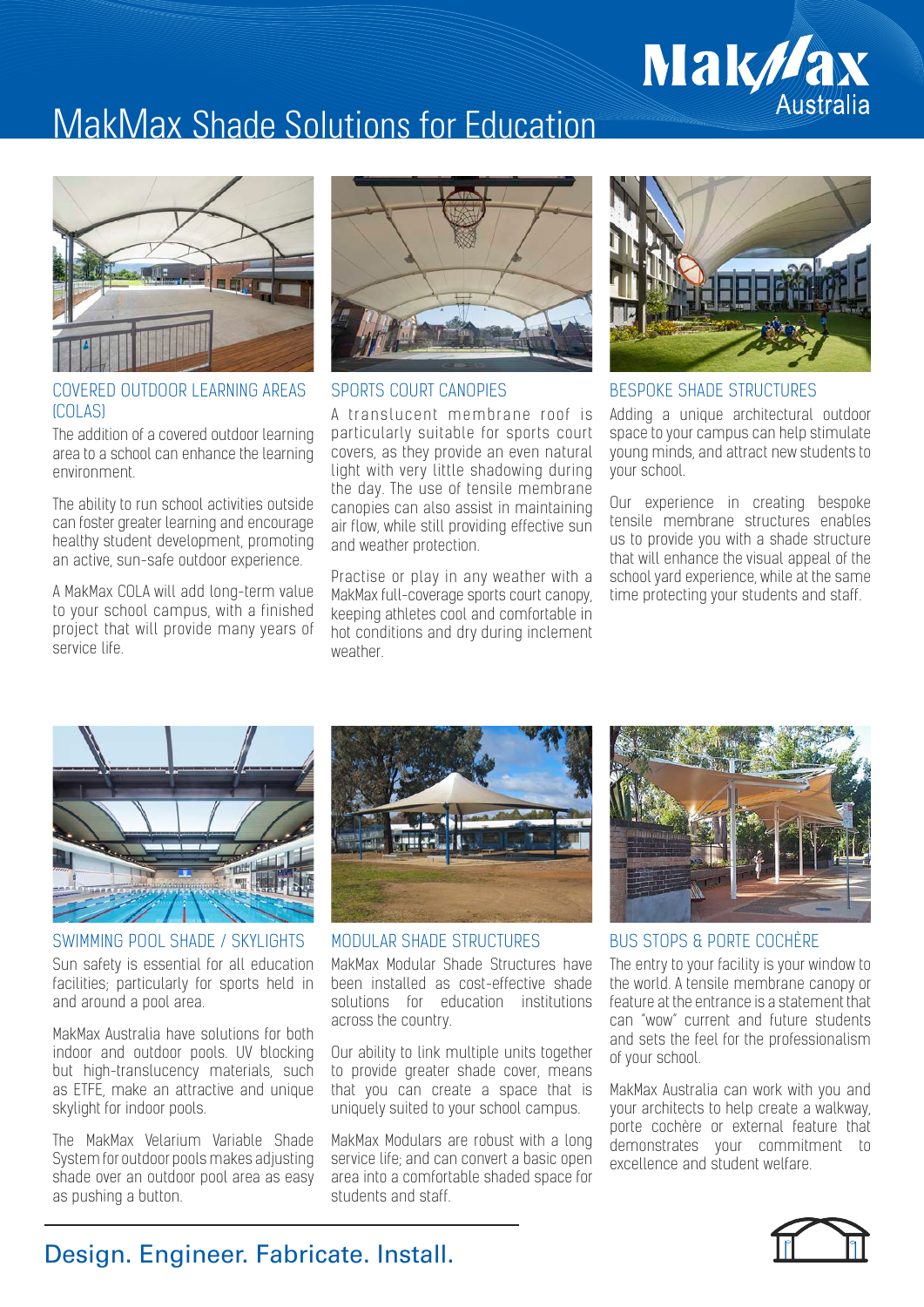## MakMax Shade Solutions for Education

A pre-engineered structure with the ability to be adapted for any width, length, height and location, the MakMax TensoCola Canopy is our most popular COLA shade cover for schools.

A traditional barrel-vault style canopy which provides a strong, safe structure, the MakMax TensoCola Canopy can be used for a variety of applications

- » Playground shade cover
- » School swimming pool
- » Assembly area
- PE / Recreation Yard
- » Weather protection for outdoor lockers
- » Lunch seating area
- » Porte chochere/school entrance

With qualified engineers and designers on staff, we can adapt your MakMax TensoCola Canopy to fit the space required. Engineering integrations can include;

- » Higher or lower sides to accommodate adjacent buildings
- » Additional awnings or membrane sections to weatherproof access to the under-canopy area
- » Reinforced steel supports in high wind zones
- » Guttering / drainage to redirect water to storm water runoff or rain water tanks

## THE MAKMAX TENSOCOLA CANOPY THE MAKMAX TENSOSPORT CANOPY

The MakMax TensoSport Canopy is a larger version of our TensoCola School Canopy. Designed to cover larger spans without any internal pillars, this canopy is perfectly suited to all forms of sports facility shade and weather protection.

**Mak//a** 

Australia

The MakMax TensoSport Canopy has been installed in education facilities, as well as private and community sports clubs for a range of sporting applications.

- » Basketball/Netball Courts
- » Swimming Pools
- » Tennis Courts
- » Futsal fields (synthetic surface)
- » Hockey pitches (synthetic surface)



### ADAPTABLE SHAPE ADDITIONAL ELEMENTS

Customise your MakMax TensoSport Canopy with further integrations including;

- » LED Lighting
- Side-nets
- » Netball hoops, basketball backboards
- » Scoreboards
- » PA systems
- » Player-safety padding around columns

## TECHNICAL SPECIFICATIONS

| Engineering & Design | Design work and coordination will be undertaken by our in-house team of specialist structural engineers.                                                                                                                                                                                                                                                  |
|----------------------|-----------------------------------------------------------------------------------------------------------------------------------------------------------------------------------------------------------------------------------------------------------------------------------------------------------------------------------------------------------|
| Footings & HD Bolts  | Where footings are installed by the customers builders or construction company, Reaction Loads Summary & supply of HD bolts included                                                                                                                                                                                                                      |
| Steelwork            | Structural steelwork is designed and fabricated in accordance with the requirements AS4100.                                                                                                                                                                                                                                                               |
| Membrane             | PVC or PTFE<br>Architectural grade PVC polyester fabric, Mehler FR700N with PVDF coating to both sides of fabric, Ti02 top coating and UV and anti-<br>$\rangle$<br>microbial treatment<br>Architectural grade PTFE fiberglass fabric, Chukoh FGT600 with flurocarbon coating both side of the fabric, FEP fluorocarbon resin<br>$\mathcal{D}$<br>topcoat |
| Translucency         | 6%-8% (PVC) or 10%-15% (PTFE)                                                                                                                                                                                                                                                                                                                             |
| <b>Edge Cables</b>   | Galvanised steel cables with stainless steel terminations                                                                                                                                                                                                                                                                                                 |
| Hardware             | Galvanised Steel                                                                                                                                                                                                                                                                                                                                          |
| Extrusions           | Anodised aluminium                                                                                                                                                                                                                                                                                                                                        |

## Design. Engineer. Fabricate. Install.